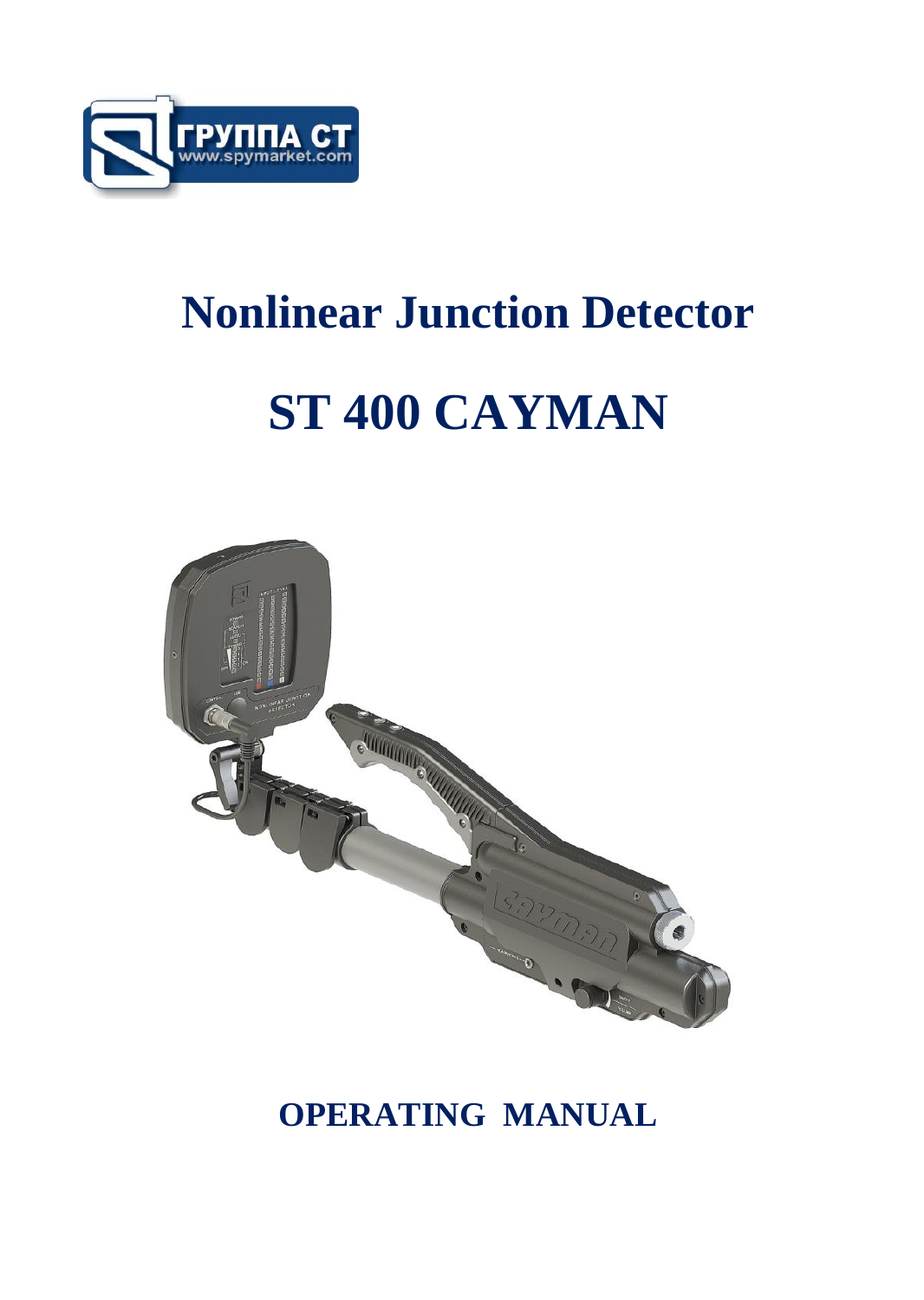| <b>CONTENTS</b>                      | Page           |
|--------------------------------------|----------------|
| 1. Description                       | 1              |
| 1.1. Purpose                         | 1              |
| $1.2$ . The Kit                      | 1              |
| 1.3. Technical Specifications        | $\mathfrak{D}$ |
| 1.4. Principles of Operation         | $\overline{2}$ |
| 1.5. Operation Modes                 | 3              |
| 1.6. Structure                       | 3              |
| 1.6.1. Antenna Module                | $\overline{4}$ |
| 1.6.2. Main Unit                     | 5              |
| 1.6.3. Telescopic Arm                | 5              |
| 1.6.4. Control Buttons               | 6              |
| 2. Using the ST 400 Cayman           | 6              |
| 2.1. Preparation                     | 6              |
| 2.2. ADAPTATION Mode                 | 7              |
| 2.3. Functional Check with Imitators | 8              |
| 2.4. SEARCH Mode                     | 8              |
| 2.5. AUDIO Mode                      | 10             |
| 3. Power Supply                      | 12             |
| 4. Operating Restrictions            | 12             |
| 5. Storage and Transportation        | 13             |
| 6. Warranty                          | 13             |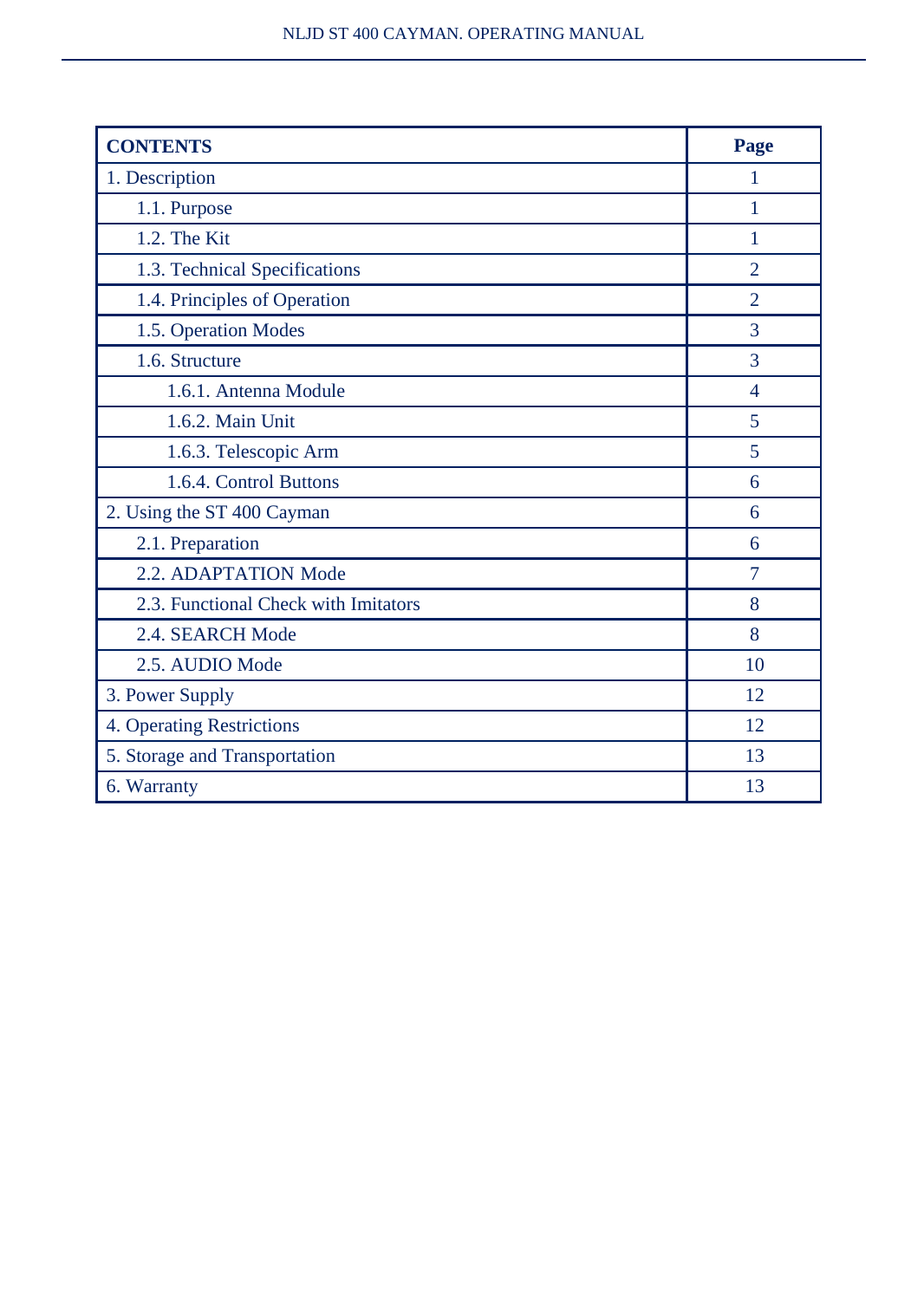#### **1. DESCRIPTION**

#### **1.1. PURPOSE**

NLJD ST 400 CAYMAN is designed to detect electronic devices containing semiconductor elements.

NLJD ST 400 CAYMAN allows detecting, both on and off electronic devices and determine the place of their installation. The operator can distinguish responses from semiconductors from other responses, such as corrosion, metal-oxide-metal (MOM) structures, metal.

#### **1.2. THE KIT**

NLJD ST 400 CAYMAN is delivered in shockproof case.

The Kit contents:

| <b>Item</b>                                     | Quantity | $#$ in Fig. 1      |
|-------------------------------------------------|----------|--------------------|
| NLJD ST 400 CAYMAN                              |          |                    |
| 3.7V rechargeable Li-ion batteries (type 18650) |          |                    |
| <b>Charger Power Adapter</b>                    |          |                    |
| Charger                                         |          | $5*$               |
| Headphones                                      |          | $6*$               |
| Semiconductor Imitator (marked red)             |          |                    |
| MOM-Structure Imitator (marked blue)            |          |                    |
| <b>Operating Manual</b>                         |          | Not shown in Fig.1 |
| Case                                            |          | Not shown in Fig.1 |

\*The charger and headphones are located under the NLJD.



Fig. 1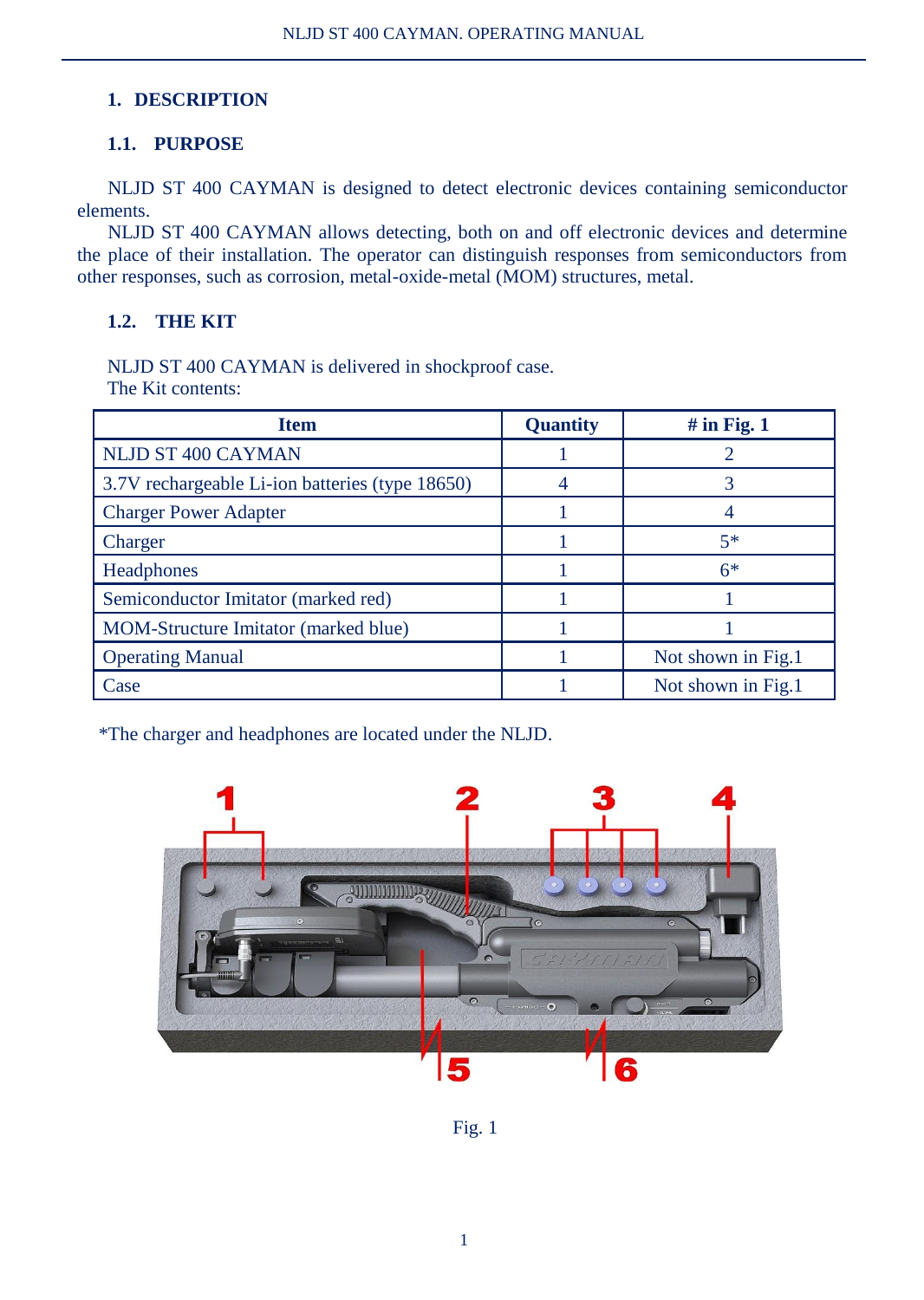#### **1.3. TECHNICAL SPECIFICATIONS**

| Radiated frequency range                                  | $2 - 3$ GHz                                    |
|-----------------------------------------------------------|------------------------------------------------|
| Maximum peak radiated power                               | < 2W                                           |
| Antenna polarization                                      | Elliptic                                       |
| <b>Operation</b> modes                                    | SEARCH, AUDIO, ADAPTATION                      |
| Receiver sensitivity adjustment range<br>in SEARCH mode   | 40dB (5 steps in 8dB steps)                    |
| Received signal level indication                          |                                                |
| $-$ visual                                                | Three 16-segment LED scales                    |
| - acoustic                                                | Internal speaker and headphones                |
| Power supply                                              | two 3.7V rechargeable Li-ion batteries (18650) |
| Continuous operation time from<br>fully charged batteries | 3-4 hours, depending on the operation mode     |
| Batteries charging time                                   | $<$ 3 hours                                    |
| Operating conditions                                      |                                                |
| - temperature range                                       | $+5+40$ °C                                     |
| - relative air humidity                                   | up to 85% (at 25°C)                            |
| Weight (with batteries)                                   | 1,75kg                                         |
| Dimensions (length×width×height)                          |                                                |
| - when folded                                             | 510 x 145 x 130mm                              |
| - with telescopic arm pulled out completely               | 1500 x 250 x 130mm                             |
| Kit weight in shockproof case                             | 5,8kg                                          |

#### **1.4. PRINCIPLES OF OPERATION**

The ability of a NLJD to detect objects containing electronic components is based on the following. Electronic devices consist of printed circuit boards with conductors (antennas) to which semiconductor elements are connected: diodes, transistors, microcircuits, representing a set of nonlinear converters for the probing signal of the NLJD.

As a result of irradiation, variable EMF is induced on these antennas. Elements with a nonlinear current-voltage characteristic of the probe signal are converted into high-frequency signals of multiple frequencies (harmonics), re-emitted into space. The re-emitted signal is fed to the input of the NLJD receiver. By the presence in the spectrum of the received signal of the higher harmonics of the eigenfrequencies of the transmitter, the fact of the presence of an electronic device in the sensing zone is established, regardless of whether it is turned on or off.

"False" signals for a NLJD can be reflections from touching metal surfaces. When such layers come into contact, a nonlinear element arises. This structure is known as a metal-oxide-metal (MOM). The MOM structure transforms the spectrum of the probing signal into a frequency spectrum that differs from the spectrum of the signal reflected from a semiconductor.

An important advantage of the ST 400 is its ability to distinguish with a high probability the responses of real semiconductor elements from "false" responses from MOM structures, as well as confident detection of search objects located behind partially shielding obstacles.

This effect is achieved due to the simultaneous emission of several frequencies in the  $2GHz$  – 3GHz range and the analysis of the combinational components in the spectrum of the reflected signal.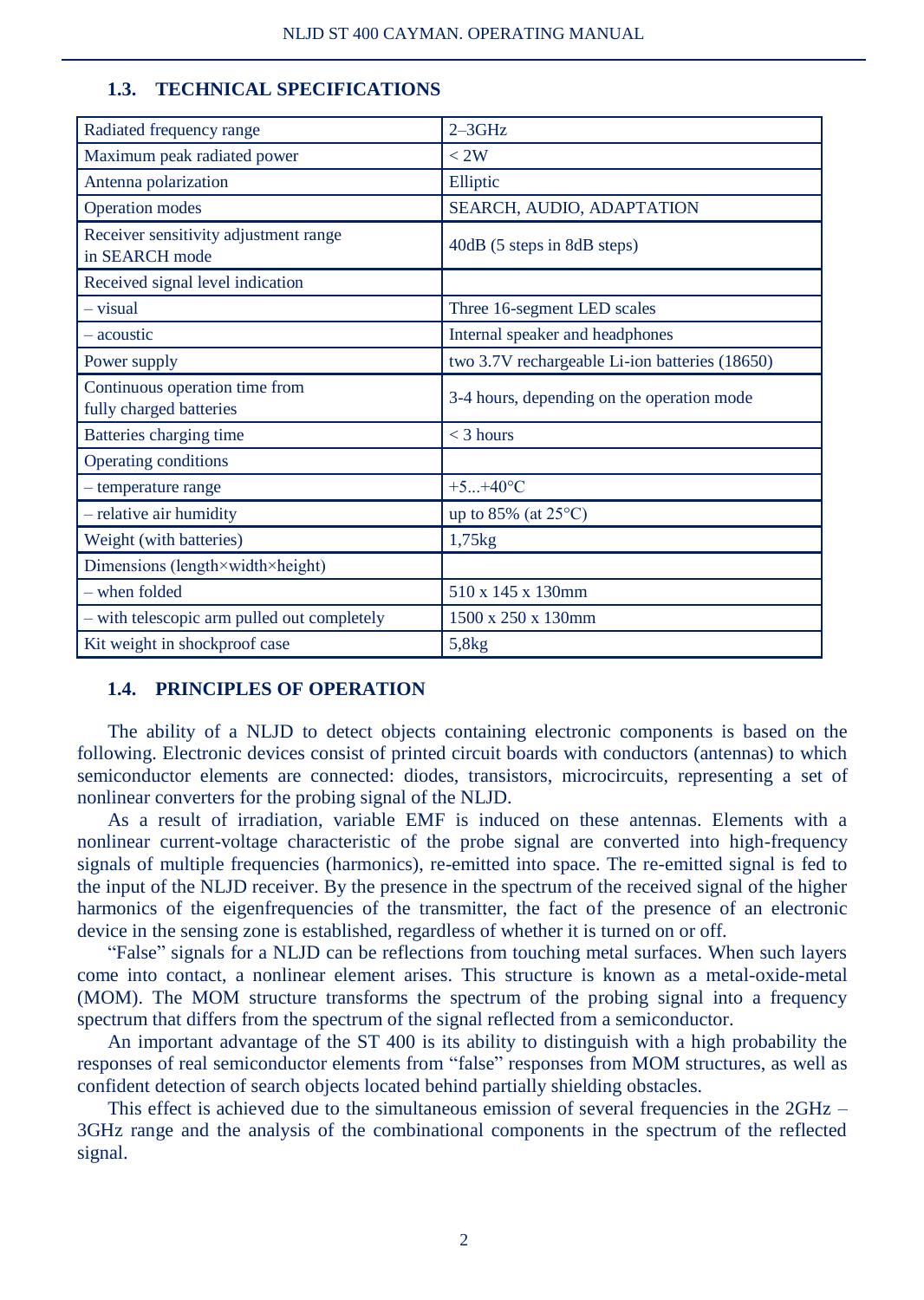#### **1.5. OPERATION MODES**

ST 400 CAYMAN has the following modes of operation:

- SEARCH mode main operation mode
- AUDIO mode auxiliary operation mode
- ADAPTATION mode service mode

The SEARCH mode (main mode) is designed to detect the responses of nonlinear elements (the ratio of the levels of reflected signals is analyzed).

The AUDIO mode allows you to demodulate the target response and listen to it using the builtin speaker or headphones. It is advisable to use this mode after detecting a target response in the SEARCH mode.

ADAPTATION mode is a service mode. It is designed to tune the NLJD to optimal parameters and ensure the most efficient search in a specific electromagnetic environment.

**It is necessary to use ADAPTATION mode every time after turning on the NLJD and periodically during the search process. When adapting, the antenna should be directed away from electronics and large metal objects.**

#### **1.6. STRUCTURE**

ST 400 CAYMAN consists of the main unit and antenna module. They are connected with a telescopic arm. The main constituents are shown in Fig. 2.



- 1 antenna module
- 2 main unit
- 3 battery compartment
- 4 battery compartment cap
- 5 handle
- 6 antenna module bracket
- 7 lever handle of the clamp
- 8 power-and-control cable with plug
- 9 eccentric clamps of the telescopic arm
- 10 telescopic arm
- 11 headphone socket
- 12 power on/off and volume knob
- 13 information shield
- 14 internal speaker
- 15 control buttons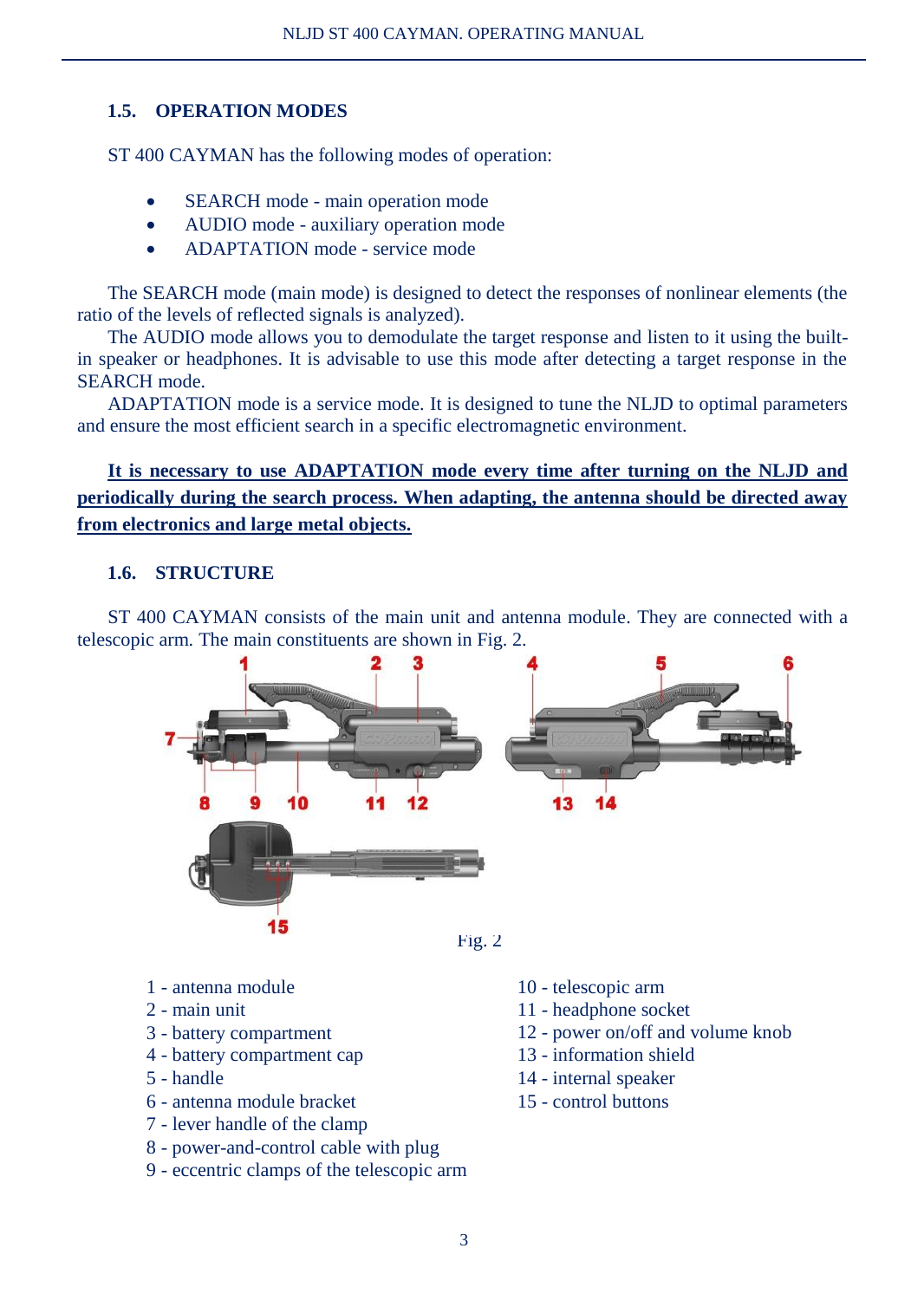#### **1.6.1. ANTENNA MODULE**

The antenna module comprises a receivertransmitter unit, a control-display unit, and an aerial, all of which are assembled on a single platform and incorporated in a single body. The antenna is mounted at the end of a telescopic arm by way of a hinge joint that allows adjusting the incline within the vertical plane along the rod's axis, as shown in Fig. 3. To change the incline, unlock the clamp by turning its handle counterclockwise, as shown in Fig. 3, then adjust and lock by turning the clamp handle in the clockwise direction.





#### **It is forbidden to change the position of the antenna module when the clamp is fixed. This can lead to breakage of the swivel joint!**



On the side of the antenna module facing the operator (Fig. 4), there is an indicator panel, a socket for connecting a control / power cable and a USB connector for connecting a PC

The numbers in Fig. 4:

| # in Fig. $4$ | <b>Description</b>                                                | <b>Colour</b> | <b>Designation on panel</b> |
|---------------|-------------------------------------------------------------------|---------------|-----------------------------|
|               | 16 segment LCD indicator of the level of<br>"dangerous" responses | red           |                             |
|               | 16-segment LCD indicator of MOM-type<br>response level            | blue          |                             |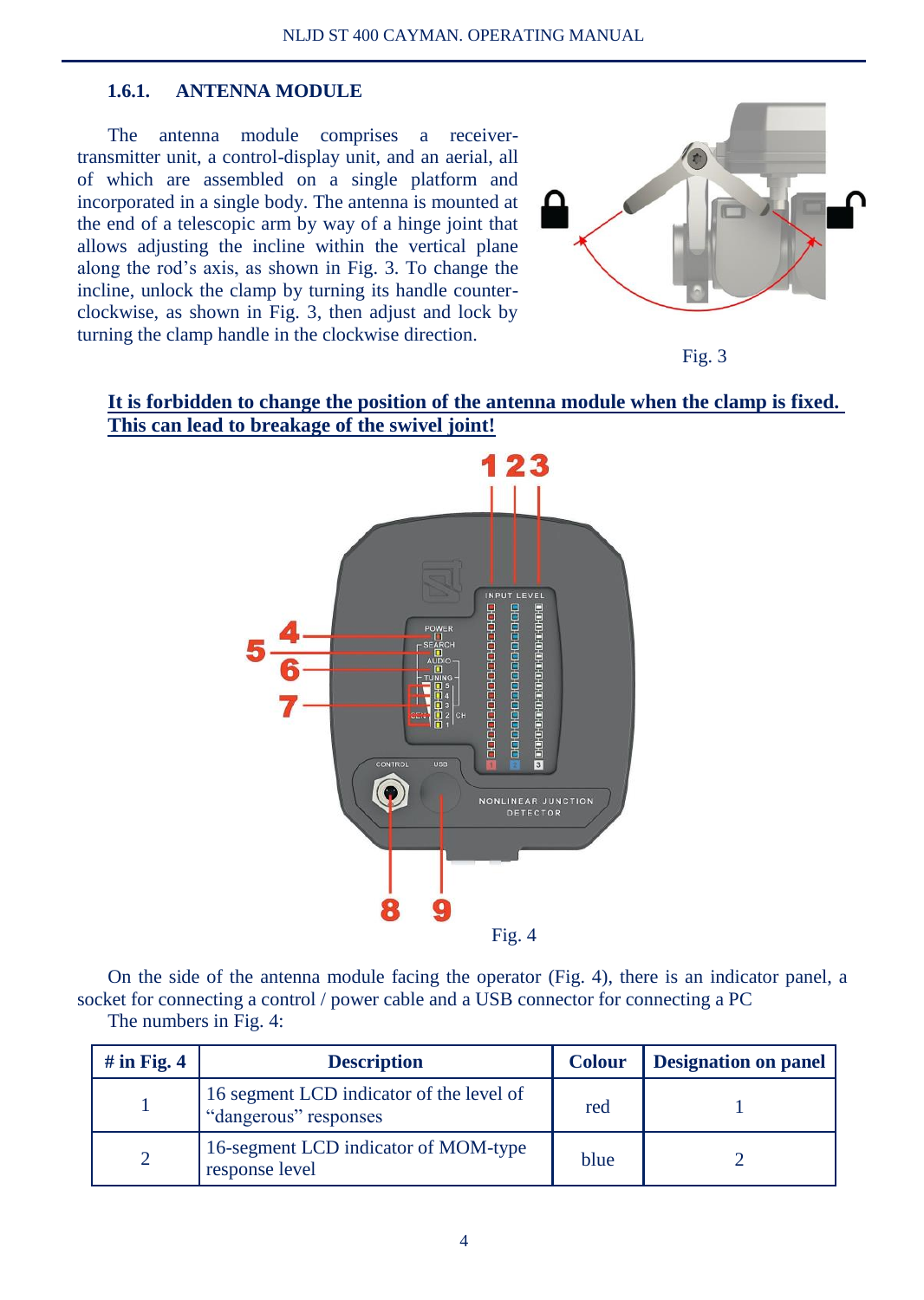| # in Fig. $4$ | <b>Description</b>                                       | <b>Colour</b> | <b>Designation on panel</b> |
|---------------|----------------------------------------------------------|---------------|-----------------------------|
| 3             | 16-segment LCD indicator of reflective<br>surfaces level | white         |                             |
| 4             | Power-on led indicator                                   | red           | <b>POWER</b>                |
|               | <b>SEARCH</b> mode indicator                             | yellow        | <b>SEARCH</b>               |
| 6             | AUDIO mode indicator                                     | yellow        | <b>AUDIO</b>                |
|               | Tuning indicator *                                       | vellow        | <b>TUNING</b>               |
| 8             | Socket for power-and-control cable                       |               | <b>CONTROL</b>              |
| 9             | USB port (not used)                                      |               | <b>USB</b>                  |

\* The TUNING indicator has two functions:

- in the SEARCH mode, it shows the selected sensitivity of the receiver (SEN)
- in the AUDIO mode, it shows the selected frequency combination (CH 1..5)

The directions of the maxima of the receiving and transmitting antennas are shown in Fig. 5.



#### **1.6.2. MAIN UNIT**

The main unit is assembled in a sturdy plastic case (2, Fig. 2). In the upper part of the main unit body there is a handle (5, Fig. 2) with three control buttons (15, Fig. 2). Inside the main unit case there is a battery compartment (3, Fig. 2) for two batteries (type 18650). The battery compartment is closed with a metal cover (4, Fig. 2). On the left side of the case there is a headphone jack (11, Fig. 2) and a power switch / volume control (12, Fig. 2). On the right side of the case there is a shield with information about the device name, serial number and manufacturer (13, Fig. 2) and the internal speaker (14, Fig. 2). The electronic control unit of the device is located inside the housing.

#### **1.6.3. TELESCOPIC ARM**

The four-section telescopic arm is designed to bring the antenna module closer to the tested object. With the help of eccentric clamps (9, Fig. 2), you can set the required rod length. The telescopic bar is rigidly attached to the supporting structure inside the main unit. The front part of the telescopic arm is equipped with a bracket for attaching the antenna module (6, Fig. 2).

The antenna module is fixed in the required position using a lever handle (7, Fig. 2).

Inside the telescopic arm there is a twisted cable connecting the antenna module with the power and control units located in the main unit. Figure 6 shows the ST 400 with the telescopic arm folded (A) and maximally extended (B).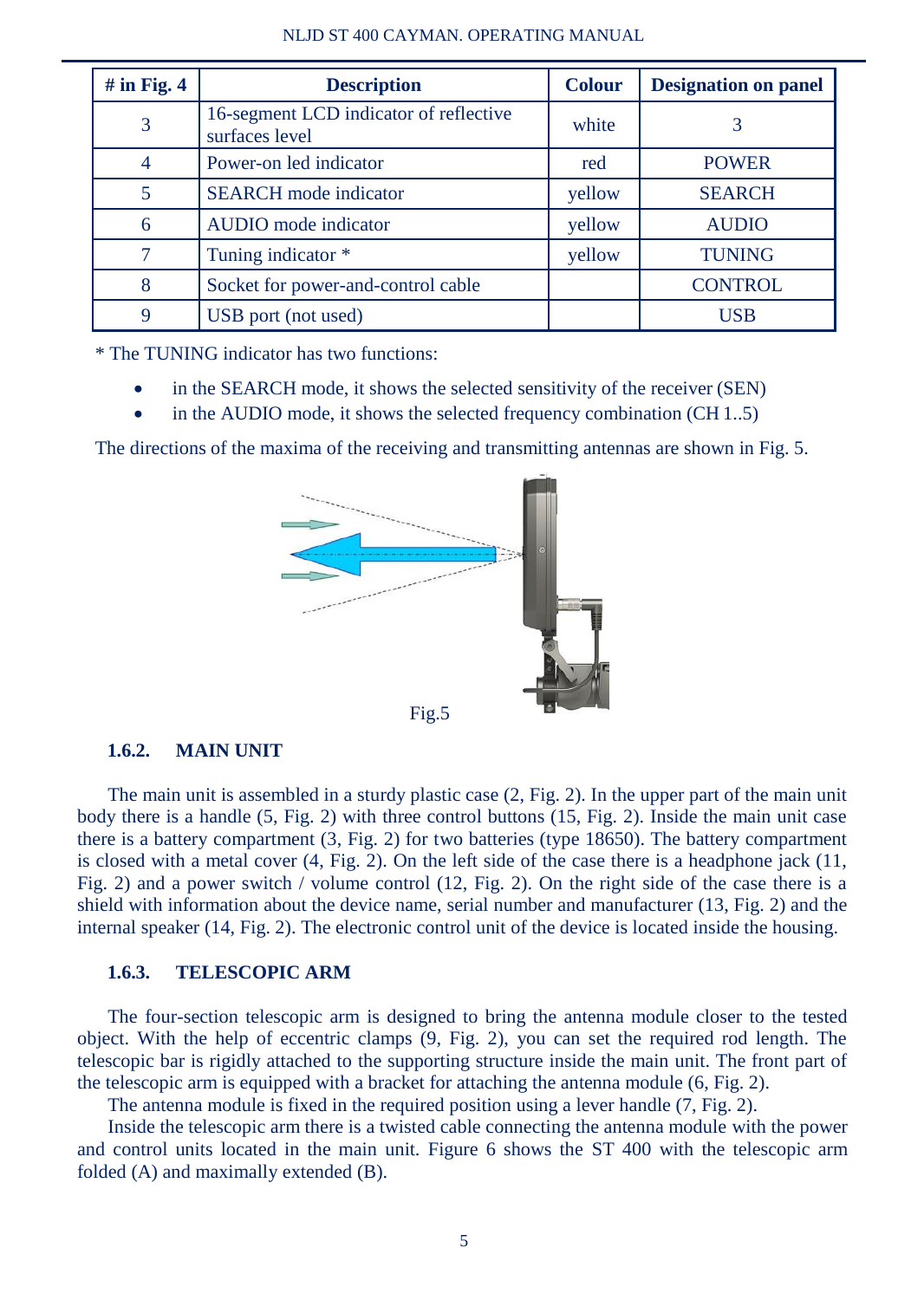



#### **1.6.4. CONTROL BUTTONS**

There are three control buttons in the front of the handle (Fig. 7).

The button for setting the operating modes (2, Fig. 7 is marked with the symbol

A short press of this button turns on one of the two modes SEARCH or AUDIO. Holding the button for a few seconds switches the device to the ADAPTATION mode.

The buttons  $\nabla \triangle$  (1 and 3, Fig. 7) are intended for setting Fig. 7 the ST 400 parameters.

Depending on which of the two modes the device is in, these buttons allow:

- in SEARCH mode increase and decrease the receiver sensitivity;
- in AUDIO mode set the required frequency combination.

#### **2. USING THE ST 400 CAYMAN**

#### **2.1. PREPARATION**

- 1. Get the ST 400 and batteries from the case.
- 2. Check the main unit, antenna module, cable and connector for mechanical damage.
- 3. Check the batteries for mechanical damage and corrosion of the contacts.

#### **In the presence of these problems, the operation of the ST 400 is prohibited!**

4. Install batteries in the ST 400 (Fig. 8):

- unscrew the battery compartment cover,
- observing the polarity, insert two batteries into the battery compartment,
- screw on the battery compartment cover.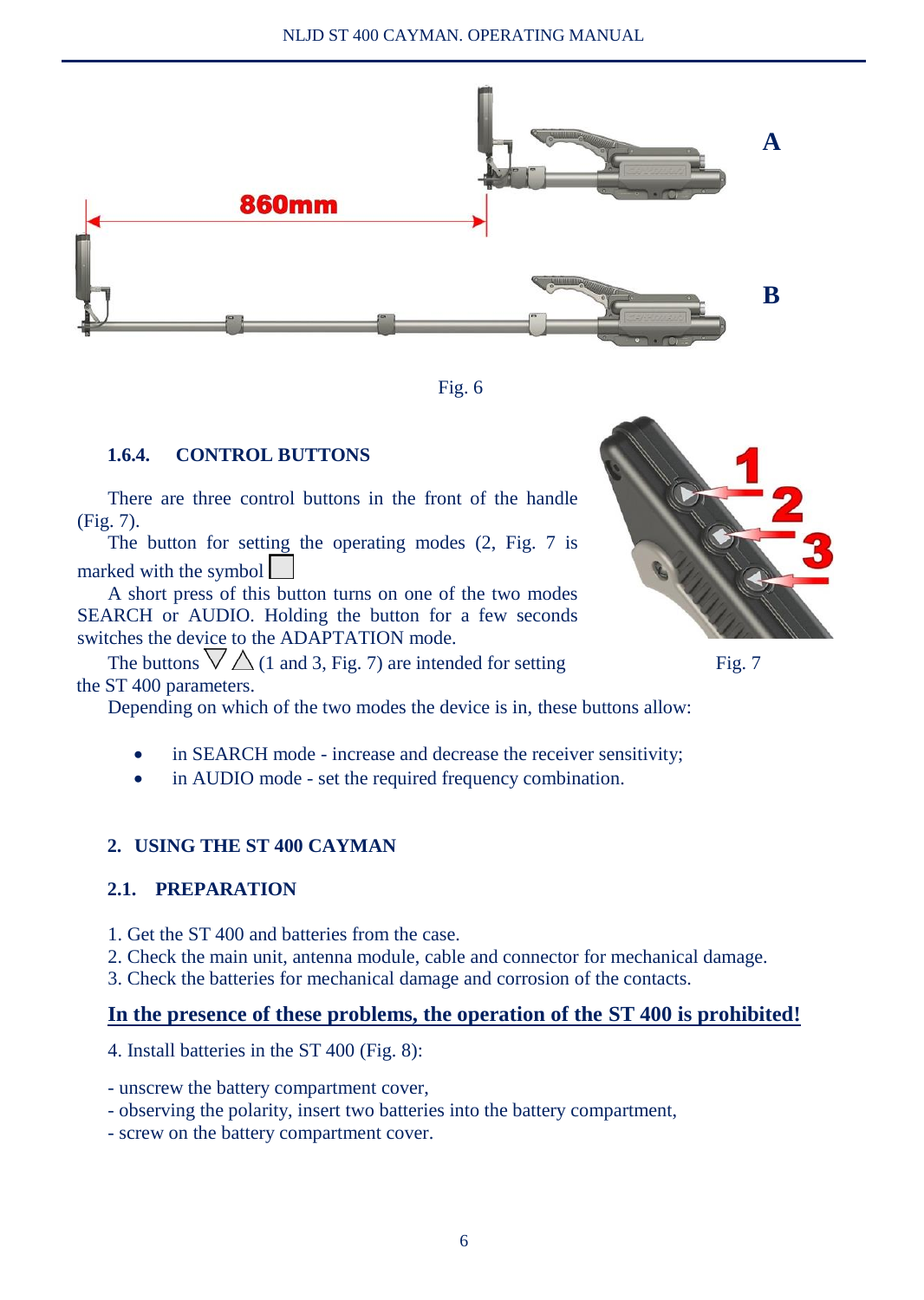

Fig. 8

5. Make sure that the power switch knob (12, Fig. 2) is in the extreme left position (off).

6. Connect the power/control cable connector (8, Fig. 2) to the socket of the antenna module (8, Fig. 4).

7. Switch on the ST 400 by turning the power switch knob clockwise.

Light indication will appear on the indicator panel of the antenna module in accordance with Table 1.

| . .<br>× | ۰. | ×<br>٠ |  |
|----------|----|--------|--|
|          |    |        |  |

| <b>Legend</b>        | <b>Colour</b> | <b>Light indication</b> | <b>Interpretation</b>                                                                                                                                                                 |
|----------------------|---------------|-------------------------|---------------------------------------------------------------------------------------------------------------------------------------------------------------------------------------|
| <b>POWER</b><br>red  |               | continuous              | Standard power supply                                                                                                                                                                 |
|                      |               | blinking                | The batterys are discharged                                                                                                                                                           |
| TUNING<br><b>SEN</b> | yellow        | continuous              | Indicator of the receiver sensitivity set value. After<br>turning on the ST 400, the maximum value is<br>automatically set. In this case, all 5 segments of<br>the indicator light up |
| <b>SEARCH</b>        | yellow        | continuous              | Operating mode indicator. When the ST 400 is<br>turned on, the SEARCH mode is automatically set                                                                                       |

After turning on the ST 400, periodic spontaneous illumination of one or more segments of the signal level indicators is possible (1-3, Fig.4). This indicates the need to adapt the ST 400 to the current electromagnetic environment.

#### **2.2. ADAPTATION MODE**

To activate the ADAPTATION mode, press the button (2, Fig. 7) and hold it for 3-4 seconds. In this case, the antenna should be directed away from large metal objects and objects containing nonlinear elements. It is best to point the antenna towards the floor or ceiling.

The adaptation process takes 10-15 seconds. In this case, all indicators on the panel of the antenna module light up, except for the TUNING indicator.

In the TUNING indicator, the segments light up in sequence. Thus, during the adaptation process, the operator has the ability to monitor the health of all segments of the indicators on the antenna module panel.

At the end of the adaptation, the state of the indicators of the antenna module corresponds to Table 1.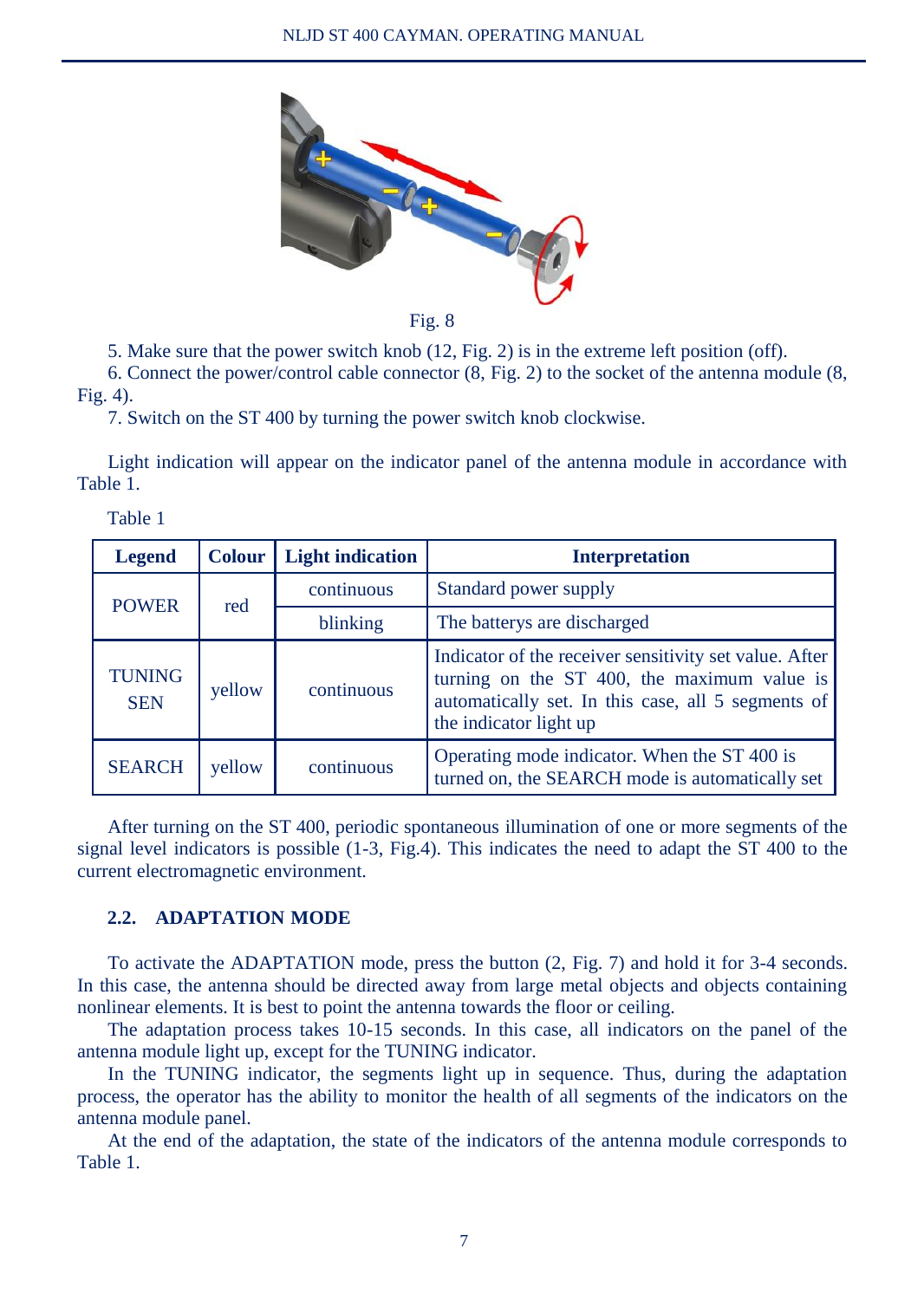#### **2.3. FUNCTIONAL CHECK WITH IMITATORS**

After adaptation, it is necessary to check the functionality of the ST 400 CAYMAN using a semiconductor imitator and a MOM-structure imitator  $(1, Fig. 1)$ .

To do this, you need to select a place in the room where there are no responses from nonlinear elements and reflective surfaces and set an imitator with red marking.

By successive pressing of the button  $\nabla$  (3, Fig. 7) set the receiver sensitivity in such a way that 3 segments are lit on the TUNING indicator, which corresponds to the medium value of the receiver sensitivity.

Direct the antenna at the imitator. Move the antenna towards and away from the imitator to determine the distance at which all 16 segments light up on scale 1 (red) of the INPUT LEVEL indicator. For a serviceable and correctly adapted ST 400, this distance should be at least 0.8 m. Then repeat this procedure using the imitator with blue markings. It is necessary to determine the distance from the antenna to the imitator when all 16 segments of the scale 2 (blue) of the INPUT LEVEL indicator light up. For a serviceable and correctly adapted ST 400, this distance should be at least 0.3 m. If the distances correspond to the specified standards, this means that the ST 400 CAYMAN is in good working order, correctly adapted and ready for work.

#### **2.4. SEARCH MODE**

After completing the procedures specified in 2.1-2.3, you can start working with the ST 400. After turning on the ST 400 automatically switches to the SEARCH mode and the maximum value of the receiver sensitivity is set (all five segments of the TUNING indicator lit).

The operator has the ability to change the receiver sensitivity, thereby increasing or decreasing the target detection range.

The range of variation of the receiver sensitivity is 40 dB (five steps of 8 dB). Each step of sensitivity change (8 dB) corresponds to one segment of the TUNING indicator. Glowing of five segments of the TUNING indicator means that the sensitivity is set to 40dB and the maximum target detection range is provided.

If no segment of the TUNING indicator is lit, it means that the receiver sensitivity is 0dB and the target detection range is the smallest.

The receiver sensitivity can be changed by one step (8 dB) by pressing the buttons  $\nabla$  or  $\triangle$ once (1 and 3 Fig. 7).

**Scale 1 of the INPUT LEVEL indicator (16 red segments)** displays the level of response reflected by the semiconductor. The indication on this scale is accompanied by an audio signal of alternating tone.

**Scale 2 of the INPUT LEVEL indicator (16 blue segments)** displays the level of the response reflected by the MOM structures.

**Scale 3 of the INPUT LEVEL indicator (16 white segments)** displays the level of response reflected by various reflective surfaces (most likely metal).

The higher the level of response from the probed object, the more segments light up in the corresponding scale of the INPUT LEVEL indicator.

#### **RECOMMENDATIONS**

The objects of location in a room can be enclosing structures (walls, ceilings, floors), interior elements, various objects that obviously do not contain semiconductors.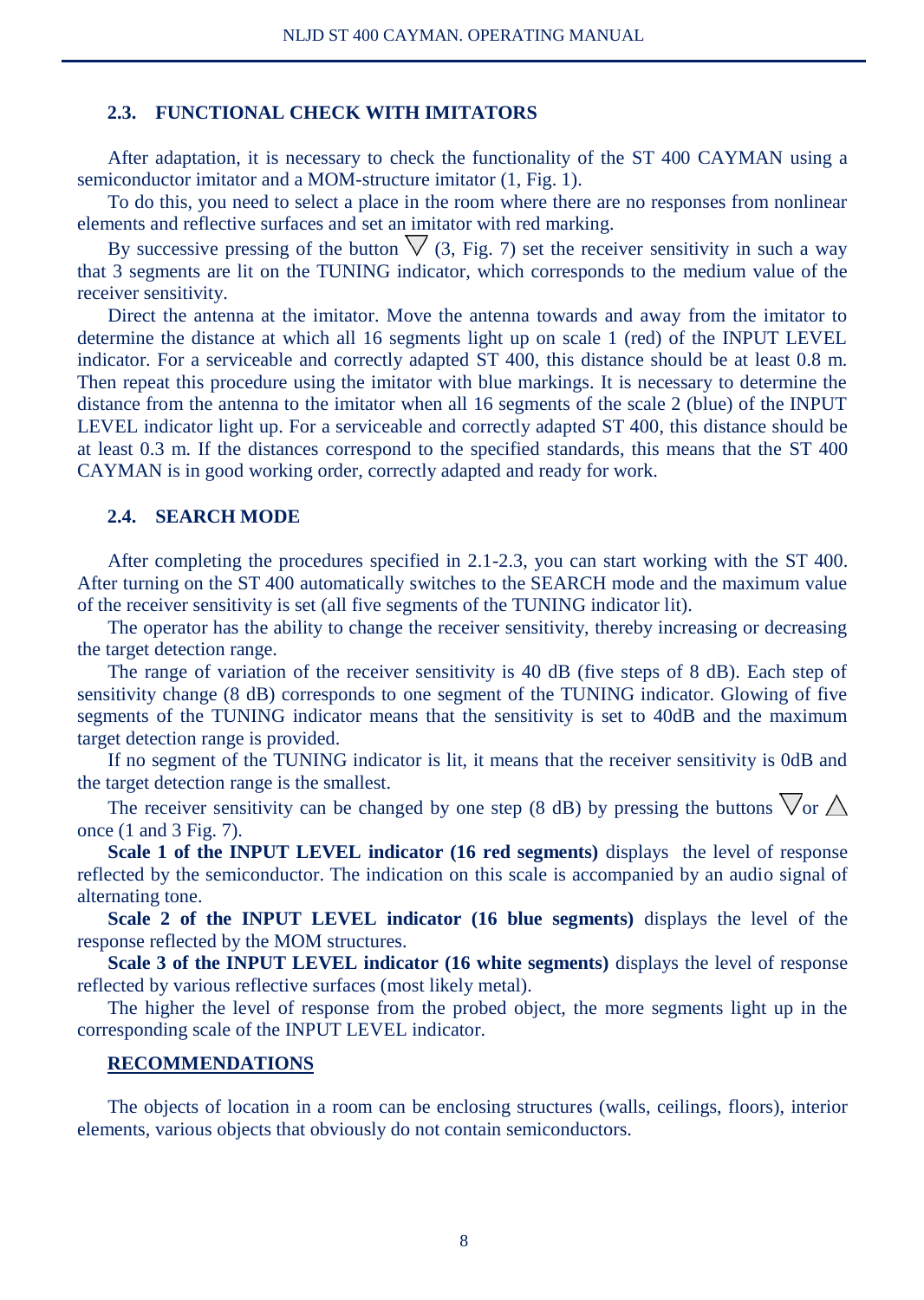Items containing semiconductors (office and household appliances, communications equipment, etc.) are checked in other ways. When locating enclosing structures, it is important to correctly set the receiver sensitivity. If the sensitivity is set too high, there is a high probability of detecting objects behind the enclosing structures. This is a problem if access to adjacent rooms is not possible. If you set the sensitivity too low, it is possible to miss a target located in the target structure and giving a weak response.

While scanning walls and other large vertical structures, it is recommendable to move the antenna from top to bottom in a serpentine fashion, as is shown in Fig. 9.



Fig. 9

The distance from the antenna to the sounded surface should be within 5 to 15 cm.

If a strong response is detected (all segments of the indicator scale are illuminated), it is recommended to reduce the sensitivity.

The main task of NLJD is to detect eavesdropping devices. It is assumed that the main unmasking feature will be the presence of semiconductor elements (electronic components) and MOM structures in their composition.

Based on this, the operator should pay special attention to those objects where responses were received on the red scale (or red and blue scales at the same time) of the INPUT LEVEL indicator. The nature of each such response must be determined and the source identified. When a powerful (off-scale) response is detected on one of the indicator scales, a response on another scale can also be observed. In such cases, it is necessary to reduce the sensitivity to obtain an indication of only one of the scales. Typically, a response with a high level is true, and a response with a lower level is false.

Small objects are checked in an area where there are no responses on all three scales of the INPUT LEVEL indicator.

It is desirable that large metal structures are not located near the selected place.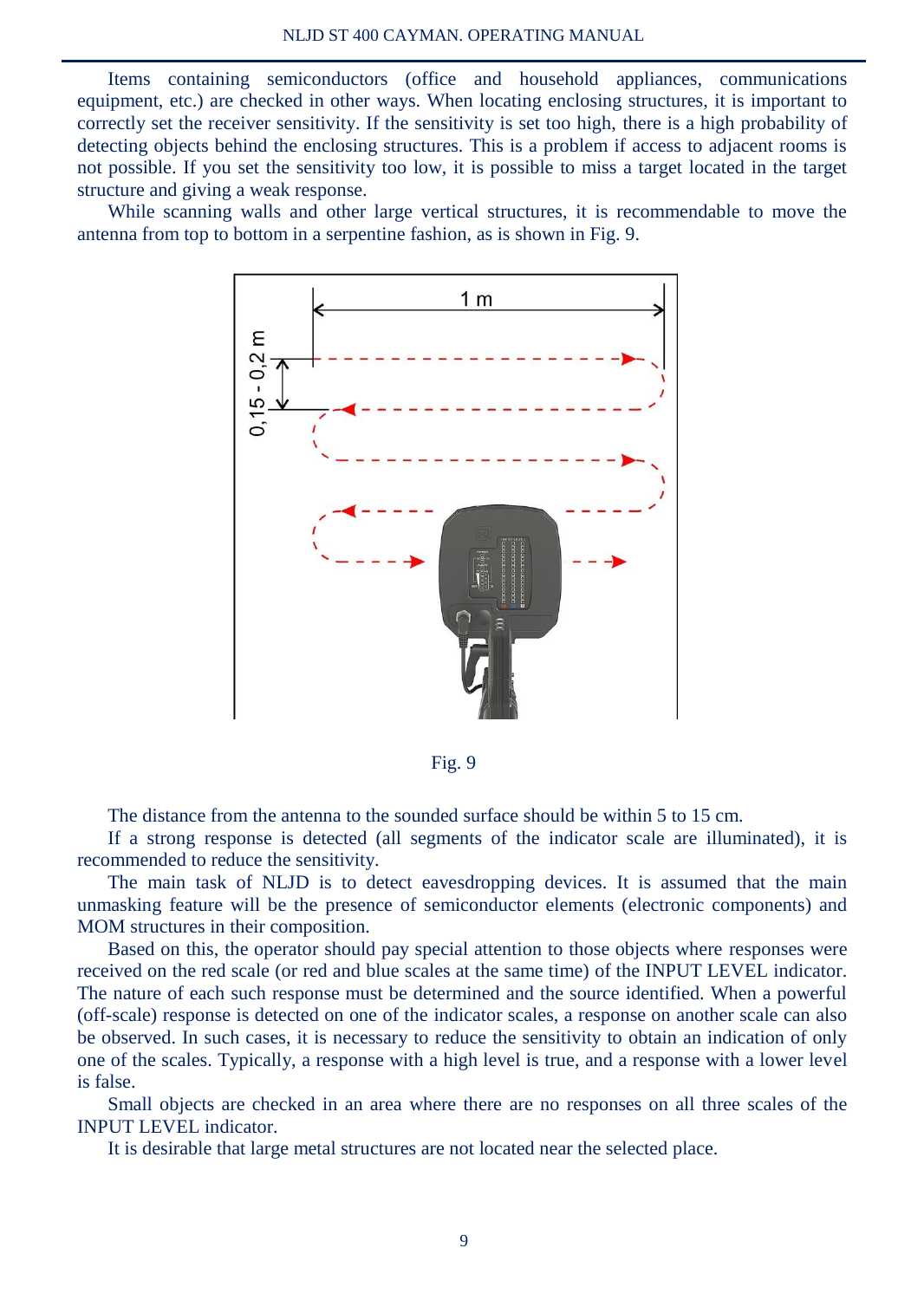#### **2.5. AUDIO MODE**

The AUDIO mode is intended for analyzing responses by listening to demodulated signals. The operator receives information to correctly classify the detected response.

To switch from SEARCH mode to AUDIO mode, press button.

The SEARCH indicator on the antenna module panel goes out (5, Fig.4) and the AUDIO indicator lights up (6, Fig. 4).

When the AUDIO mode is turned on, an indication is set on the antenna module panel in accordance with Table 2.

Table 2

| <b>Legend</b>                                  | <b>Colour</b> | <b>Light indication</b>        | <b>Interpretation</b>                                                                                                                                                            |
|------------------------------------------------|---------------|--------------------------------|----------------------------------------------------------------------------------------------------------------------------------------------------------------------------------|
| <b>POWER</b><br>red                            |               | continuous                     | Standard power supply                                                                                                                                                            |
|                                                |               | blinking                       | The batterys are discharged                                                                                                                                                      |
| <b>TUNING</b>                                  | yellow        | continuous                     | The 5-segment indicator that displays set<br>frequency combination                                                                                                               |
| <b>AUDIO</b>                                   | yellow        | continuous                     | AUDIO mode is on                                                                                                                                                                 |
| <b>INPUT</b><br><b>LEVEL</b><br>$(scale \# 3)$ | white         | varying numbers<br>of lit LEDs | 16-segment input level meter. In AUDIO<br>mode, the indicator does not show the level<br>of the response from the reflective surface,<br>but the level of the demodulated signal |

When the AUDIO mode is turned on, none of the five segments of the TUNING indicator light up.

The ST 400 provides the ability to analyze the demodulated signal when the transmitter emits six different frequency combinations.

Each of these combinations is designed to explore different types of nonlinear objects. The combination number is shown on the TUNING indicator.

When the AUDIO mode is turned on, the frequency combination is set to  $#0$ . It is focused on the study of objects containing semiconductors. This combination gives good results in identifying working radio transmitting and sound recording devices.

Frequency combination # 1 is focused for analysis of signals from MOM structures.

The other four frequency combinations are optional. It is recommended to use them when analyzing responses received in search modes on the "red" scale of the INPUT LEVEL indicator in cases where it was not possible to obtain a positive response at a "zero" frequency combination.

Table 3 shows the correspondence of the indication of frequency combinations to the responses received in the SEARCH mode.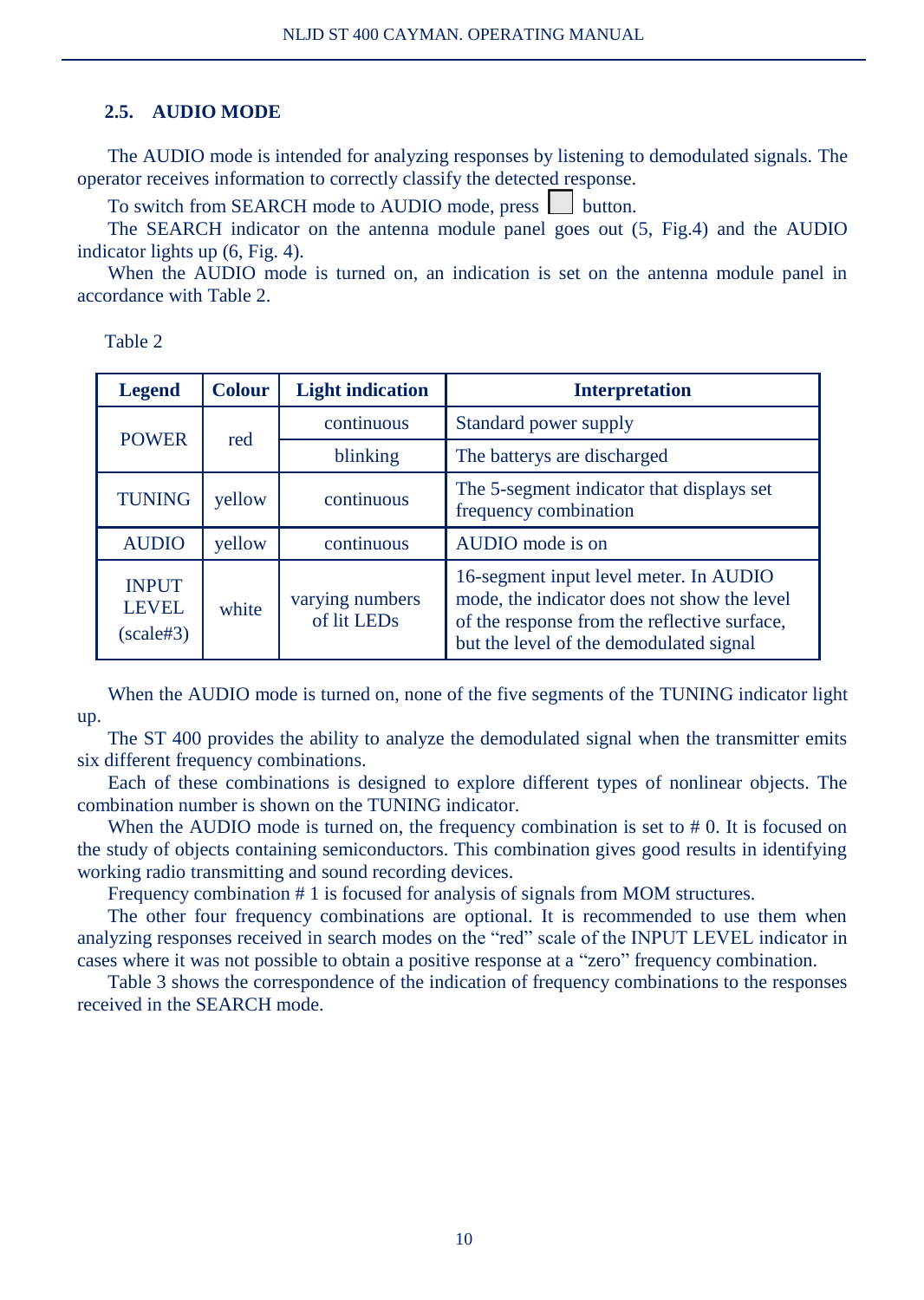| ۰, |  |  |
|----|--|--|

|                                                               | <b>Indication on TUNING bar</b> |  |   |   |  |  |
|---------------------------------------------------------------|---------------------------------|--|---|---|--|--|
|                                                               |                                 |  |   |   |  |  |
| Frequency combination #                                       | 0                               |  | 2 | 3 |  |  |
| Scale # of the INPUT LEVEL indicator in<br><b>SEARCH</b> mode | 1                               |  |   | 1 |  |  |

Use buttons  $\vee$  and  $\triangle$  to change frequency combinations (1 and 3, Fig.7). Table 4 shows typical results of acoustic analysis of objects with "nonlinear" properties.

Table 4

| <b>Type of probed</b><br>target                                  | Optimum<br>frequency<br>combination | <b>Reaction to</b><br>mechanical impact<br>and test sound                                                                     | <b>Reaction in the absence of</b><br>mechanical impact and<br>control sound                                                    |
|------------------------------------------------------------------|-------------------------------------|-------------------------------------------------------------------------------------------------------------------------------|--------------------------------------------------------------------------------------------------------------------------------|
| <b>MOM-structure</b>                                             | 1                                   | Crackle, creak                                                                                                                | none                                                                                                                           |
| Active electronic<br>devices (unencoded<br>transmission channel) | $0(2-5)$                            | Audible response to<br>tapping or test sound                                                                                  | Acoustic background of the<br>room                                                                                             |
| Active electronic<br>devices (encoded<br>transmission channel)   | $0(2-5)$                            | Specific signals<br>associated to the<br>operation of the device,<br>but not associated to<br>acoustic signals in the<br>room | Specific signals associated<br>with the operation of the<br>device, but not associated<br>with acoustic signals in the<br>room |
| Inactive electronic<br>devices                                   | $0(2-5)$                            | none                                                                                                                          | none                                                                                                                           |
| Active electro-<br>mechanic or<br>mechanic devices               | $0 - 5$                             | Crackle, creak                                                                                                                | Specific signals associated<br>with the operation of the<br>device, but not associated<br>with acoustic signals in the<br>room |

It is recommended to listen to the demodulated signals through headphones. Volume control is carried out using a volume knob (12, Fig. 2).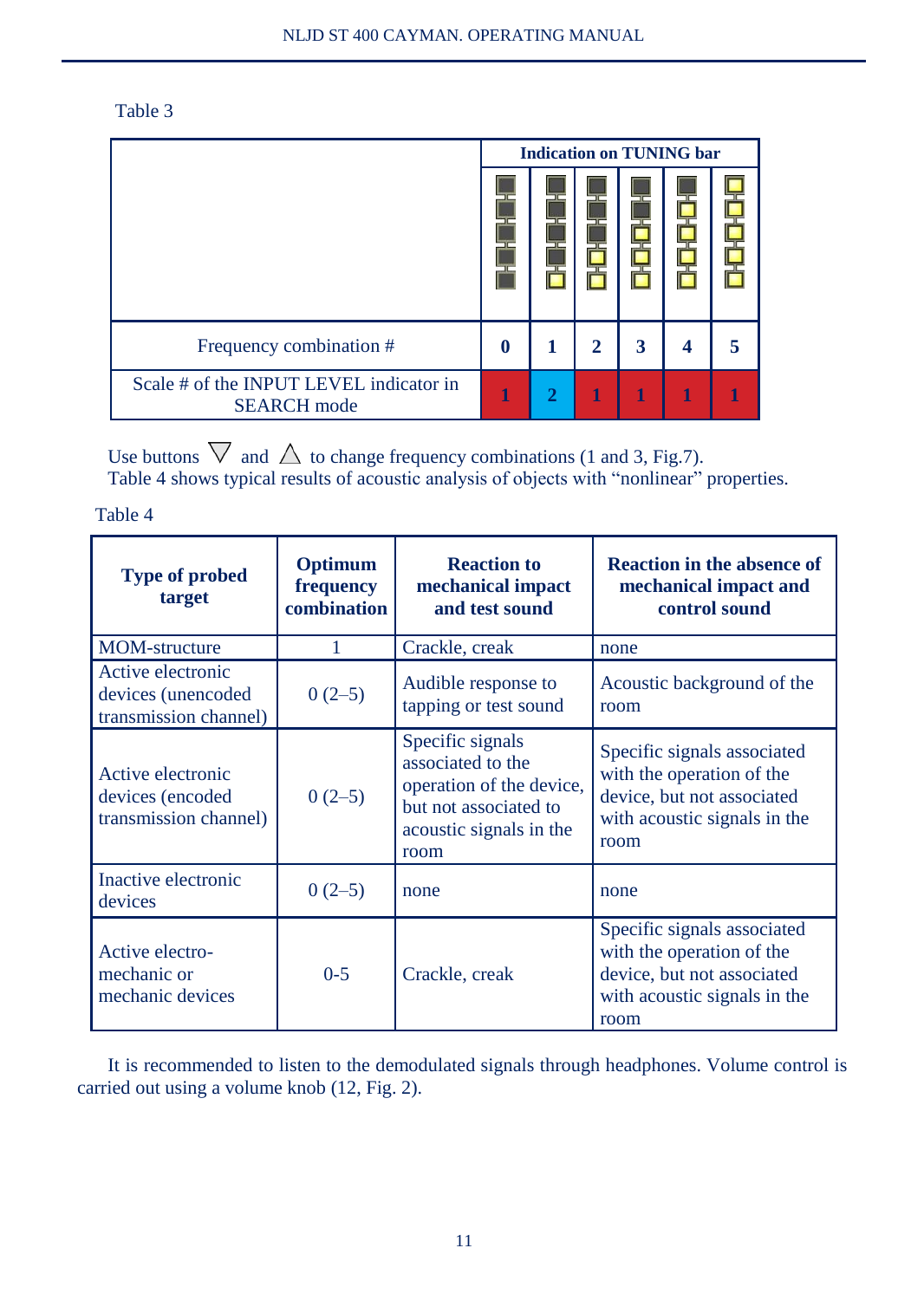#### **RECOMMENDATIONS**

Any response received on the "red" scale (or simultaneously on the "red" and "blue" scales) must be analyzed in the AUDIO mode using a source of the control sound. Any device that generates an acoustic signal (radio receiver, MP3 player, etc.) can be used as the source of the control sound. If the response is received on a "blue" scale, it is advisable to conduct an acoustic analysis on a combination of frequencies # 1 with a mechanical effect on the sounding object.

When probing an object, it is recommended to smoothly change the distance from the antenna to the object (in the range of 5-100 cm).

Push  $\vert \cdot \vert$  to switch from the AUDIO mode to SEARCH.

#### **3. POWER SUPPLY**

ST 400 is powered by two Li-ion batteries (type 18650). The standard set contains 4 batteries. The operating time of the ST 400 from fully charged batteries is 3-4 hours (depending on the operating mode). The greatest power consumption occurs in the AUDIO mode. The batteries are housed in the battery compartment of the main unit. The process of installing batteries is described in 2.1.

ST 400 has a system for monitoring the battery charge level. A permanently lit POWER indicator (4, Fig. 4) located on the antenna module panel indicates that the batteries are sufficiently charged. When the charge level changes below the permissible level, the POWER indicator starts blinking. The blinking POWER indicator is accompanied by a beep. When the charge level drops below the critical one, ST 400 automatically turns off.

The batteries are charged using the supplied charger. The charging time for fully discharged batteries is 3 hours. Due to the fact that batteries that do not have a "memory effect" are used in NLJD ST 400 CAYMAN, an incomplete charge of the batteries is allowed. In this case, the operating time will be less than the one specified above.

The following is not allowed:

– long-term storage of completely discharged batteries

- long-term storage of batteries at low air temperatures
- short-circuiting battery contacts
- subjecting batteries to strong shock
- transportation of the NLJD ST 400 CAYMAN with an installed battery.

#### **4. OPERATING RESTRICTIONS**

When using ST 400, you should follow the safety rules adopted when working with devices that have open microwave signal emitters:

- do not allow people to stay for a long time in the direction of radiation (the main lobe of the antenna system directional diagram) at a distance of less than 1 meter.

- do not direct the antenna towards human eyes from a distance closer than 1 meter.

Before using the ST 400, it must be in a room with an operating temperature for 2 hours.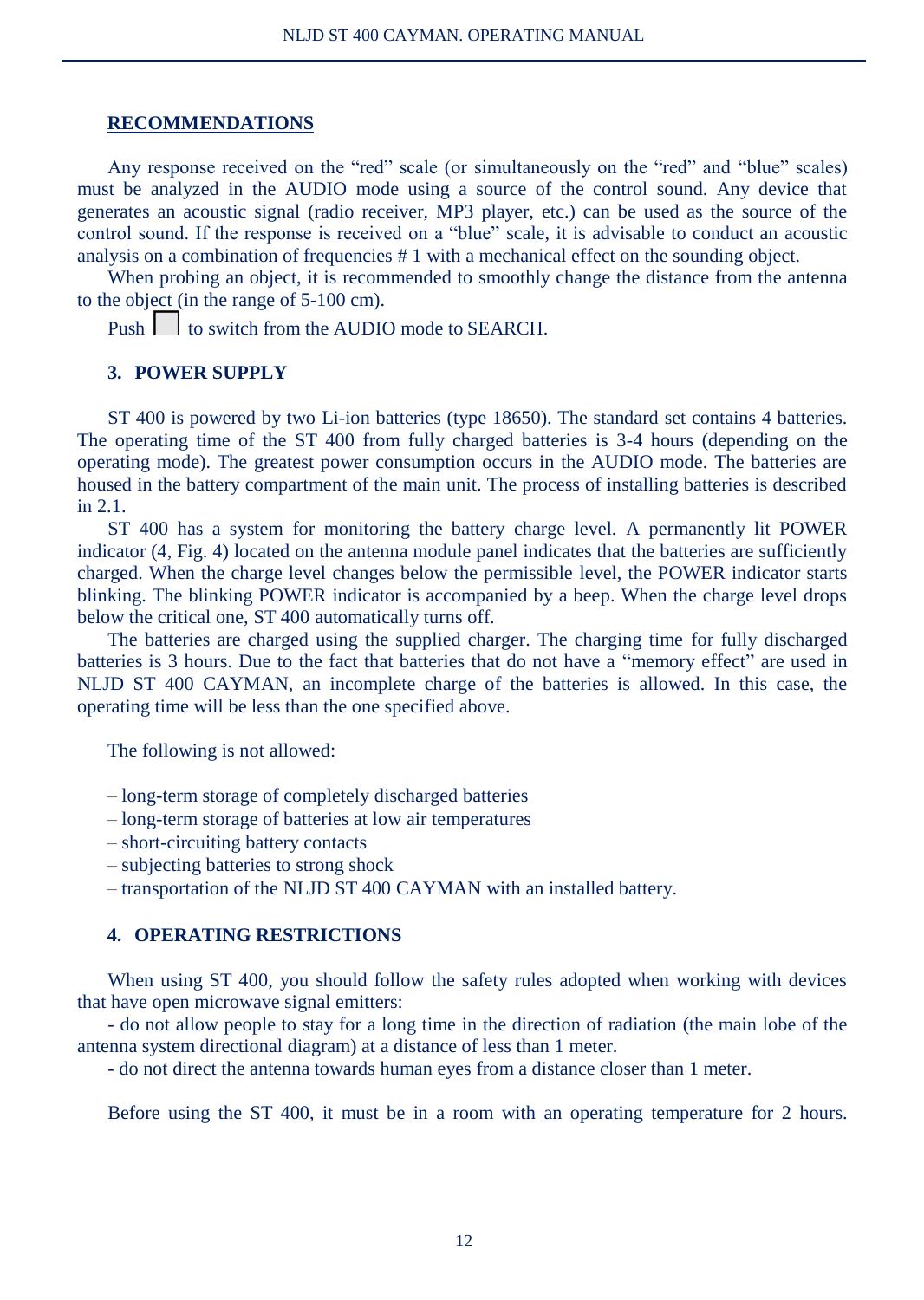#### **5. STORAGE AND TRANSPORTATION**

The ST 400 must be stored in a heated room.

Storage conditions:

- ambient temperature from 0 to  $+ 50^{\circ}$  C;
- relative air humidity 80% at 30° C;
- atmospheric pressure from 630 to 820 mmHg;
- absence of vapors of acids, alkalis and aggressive impurities in the room.

Transportation must be carried out under the condition of protection from the effects of precipitation. Drops and sharp blows leading to mechanical damage are not allowed.

#### **6. WARRANTY**

Warranty period - 24 months from the date of sale. Warranty repair is carried out subject to the rules of operation, transportation and storage, in the absence of mechanical damage.

**------------------------------------------------------------------------------------------**

#### **CERTIFICATE OF ACCEPTANCE**

#### **NLJD ST 400 "CAYMAN"**

Serial # **The ready to use** 

**Production date** 2022